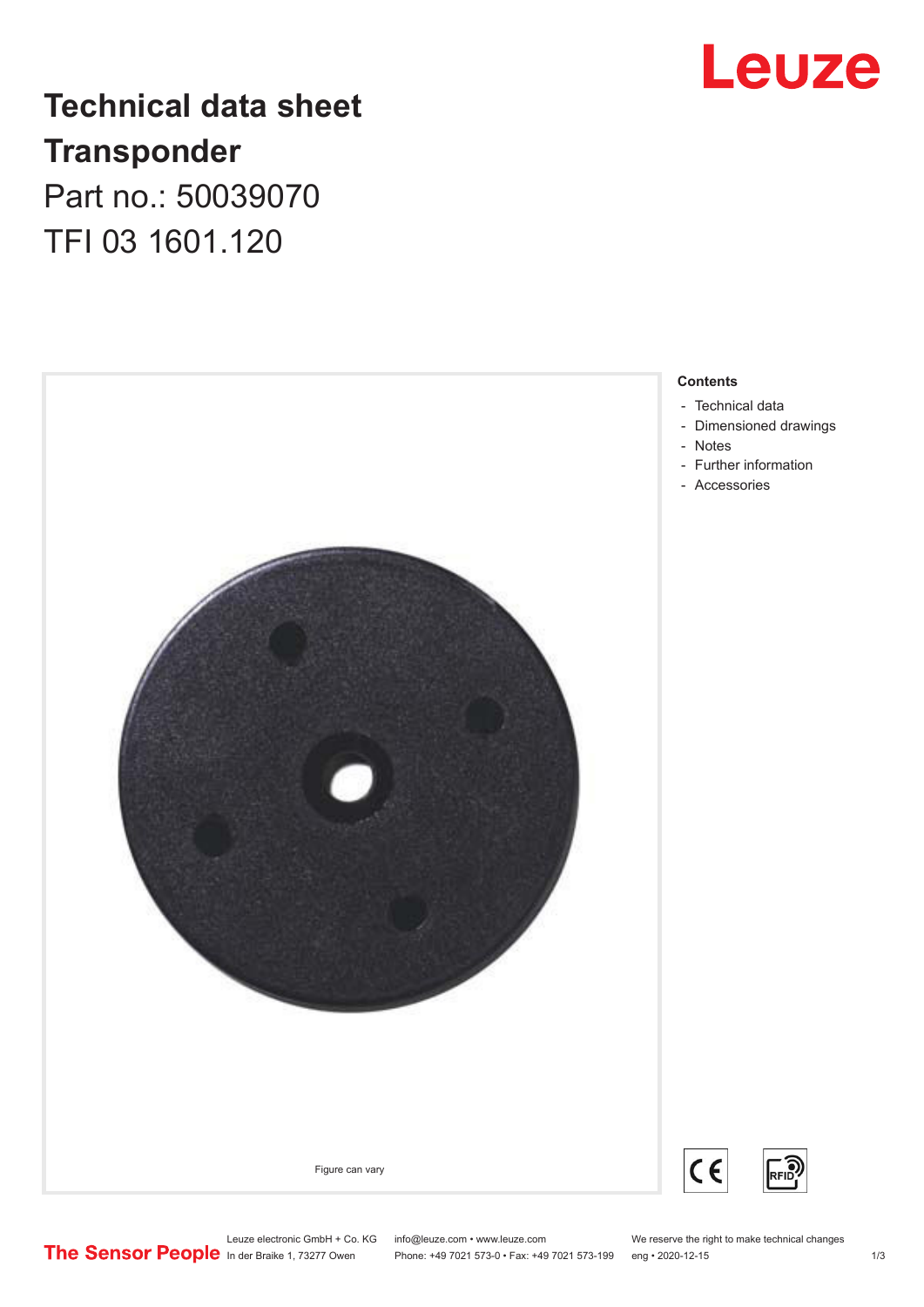## <span id="page-1-0"></span>**Technical data**

# Leuze

#### **Basic data**

| <b>Series</b>            | TFI        |
|--------------------------|------------|
| <b>Suitable for</b>      | <b>RFI</b> |
| Chip                     | EM4102     |
| <b>Working frequency</b> | 0.125 MHz  |

#### **Electrical data**

| Performance data         |                  |  |
|--------------------------|------------------|--|
| <b>Memory access</b>     | Read only        |  |
| <b>Memory size</b>       | 8 B              |  |
| <b>Memory block</b>      | 1 Piece(s)       |  |
| <b>Memory block size</b> | 1 B              |  |
| Storage time             | $100 \text{ ms}$ |  |
|                          |                  |  |

#### **Certifications**

**Standards applied** ISO 15693

#### **Mechanical data**

| Design                   | <b>Disc</b>           |
|--------------------------|-----------------------|
| <b>Thickness</b>         | $2.5 \text{ mm}$      |
| Outer diameter           | $30 \text{ mm}$       |
| Inner diameter           | $5 \text{ mm}$        |
| <b>Housing material</b>  | Plastic               |
| Net weight               | 3.5 <sub>g</sub>      |
| <b>Type of fastening</b> | Through-hole mounting |

| Ambient temperature, operation | $-2085 °C$   |  |  |
|--------------------------------|--------------|--|--|
| Ambient temperature, storage   | $-20$ 200 °C |  |  |
| <b>Certifications</b>          |              |  |  |
| Degree of protection           | IP 67        |  |  |
| <b>Classification</b>          |              |  |  |
| <b>Customs tariff number</b>   | 85235200     |  |  |
| eCl@ss 5.1.4                   | 27289200     |  |  |
| eCl@ss 8.0                     | 27289290     |  |  |
| eCl@ss 9.0                     | 27280402     |  |  |
| eCl@ss 10.0                    | 27280402     |  |  |
| eCl@ss 11.0                    | 27280402     |  |  |
| <b>ETIM 5.0</b>                | EC002498     |  |  |
| <b>ETIM 6.0</b>                | EC002996     |  |  |
| <b>ETIM 7.0</b>                | EC002996     |  |  |

**Environmental data**

## **Dimensioned drawings**

All dimensions in millimeters